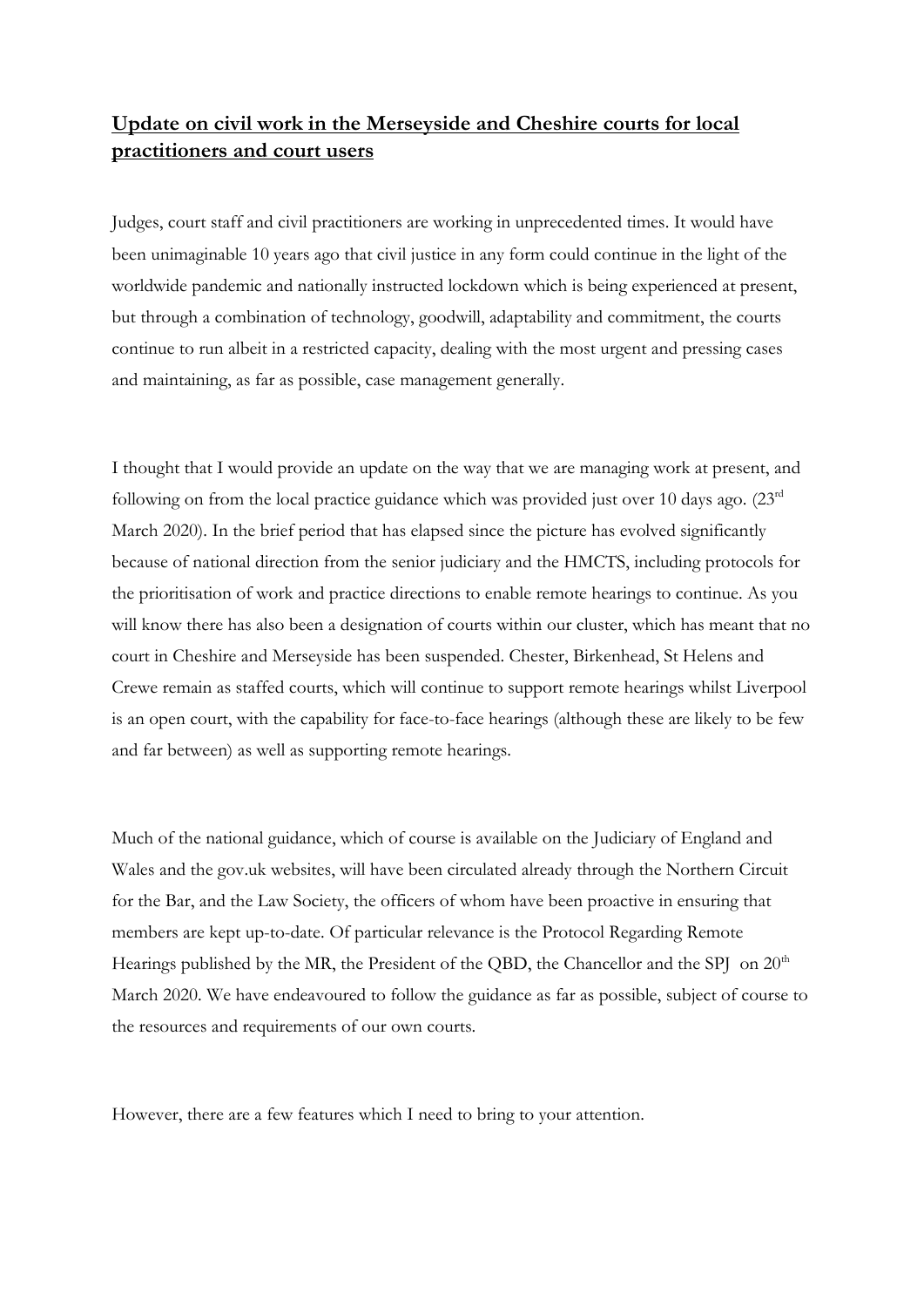- 1. Practice Directions. The new practice directions, CPR 51Y and 51ZA are now in force and being followed. The first relates predominantly to the nature of remote hearings which out of necessity are private and therefore initially inaccessible to the public, in the interests of justice. Previously telephone hearings could be attended by any person within the building, because they were dealt with in open court. That is no longer the case. The second deals with extension of time for compliance with 28 day directions. That is automatically extended to 56 days without the permission of the court. However, practitioners in Liverpool should be aware that prior to the implementation of this practice direction a decision was made by myself in conjunction with the district judges, to assist the overworked court staff and to reflect the fact that many solicitors offices were closed, that 90 days would be the appropriate extension in the standard directions issued on receipt of directions questionnaires. Any extension beyond this will require the permission of the court in Liverpool cases. In other courts in our region, the automatic 56 days will apply unless directed otherwise.
- 2. Trials and stage 3 lists. Because of the impracticality of attendance for face-to-face hearings in trials, and on the basis of national direction, all the courts in our region have stood out fast track and multitrack trials for several weeks. Because only Liverpool remains as an open court, until that designation is removed, as public health crisis restrictions are lifted, it should be assumed that the standing out of trials will continue in **St Helens, Birkenhead, Chester** and **Crewe** unless and until parties are notified to the contrary. Stage 3 lists continue to be dealt with remotely in these courts by telephone, either through BT conferencing, or BT Meetme. This seems to be working and welcomed, although of course any feedback from practitioners as to how the systems could be improved is always appreciated.
- 3. Vacating trials in **Liverpool**. In relation to fast track and multitrack trials in Liverpool I intend to make the default position that these are vacated until the end of April, (ie the next three weeks approximately) and will review the circumstances for those trials which are coming up in May and June. Practitioners are reminded that any order made by the court of its own motion can always be varied. I have directed that a simple written request without a formal application will suffice in the present circumstances.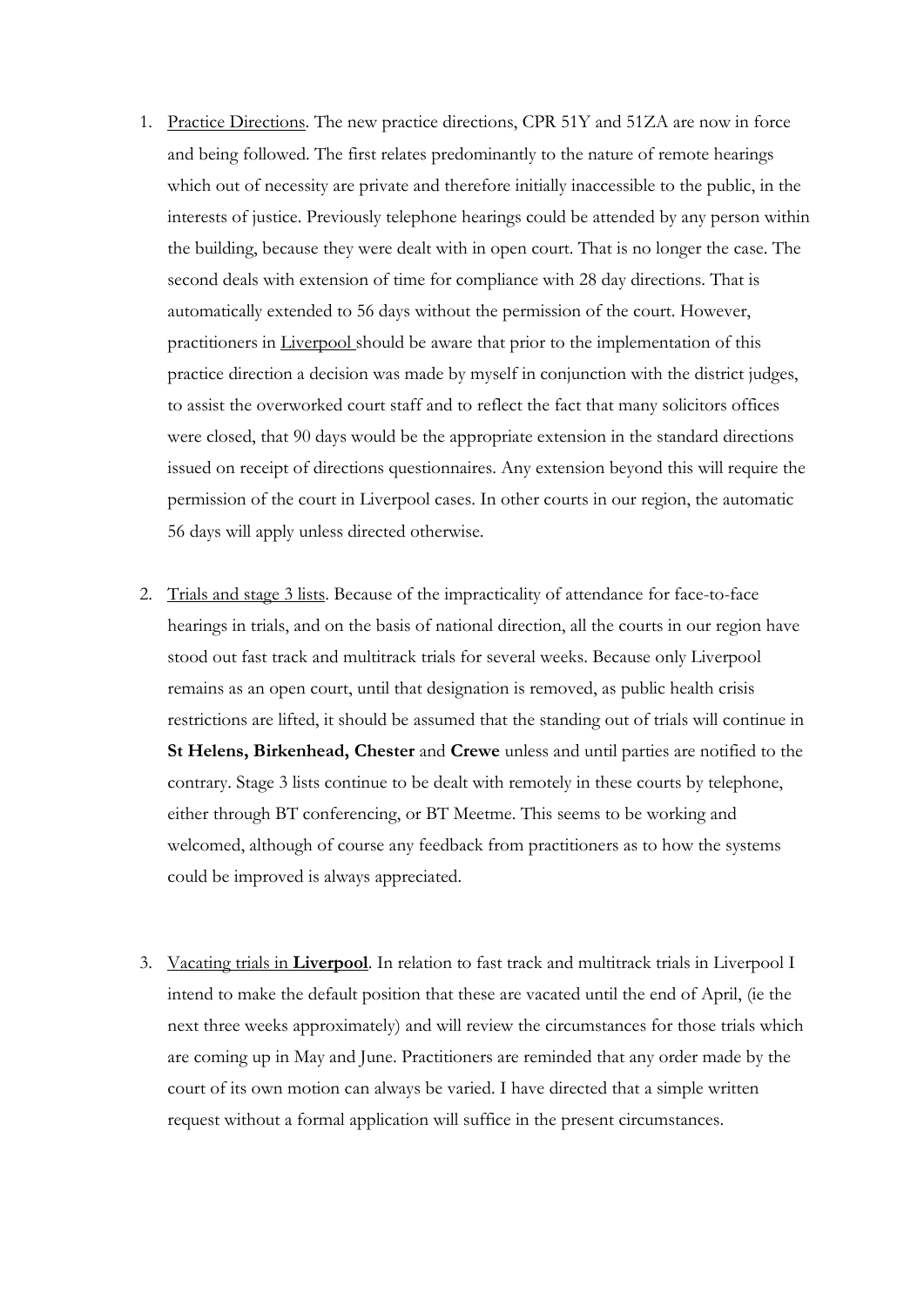- 4. More on Trials. I am giving consideration in **Liverpool** to the trial lists going forward, and although the default position may well remain that they are vacated, the possibility exists that some cases could still be dealt with remotely by Skype for Business and this is something I would like to encourage in appropriate cases. The courts and judiciary have become more familiar with the technology which is being used significantly in the family and criminal jurisdictions, and there is no reason why in a suitable case the same cannot apply in civil work, although we have the disadvantage of no e-filing. Certainly, I intend that contested appeals should be dealt with this way, although applications for oral permission will probably continue to be dealt with by telephone. Accordingly, if you have a trial coming up (after the end of April) which you consider may be suitable for a Skype hearing, the court, if it has not already directed such a hearing, may be sympathetic to this course. Suitable examples might be those cases where there is a limited number of witnesses (or none) or factual dispute, meaning that evaluation of live testimony is less important, where there are legal points only, or where an issue turns on expert evidence which can be properly managed by the video process. It would not be suitable if there are litigants in person involved. Please bear in mind that with most solicitors' offices closed, some thought should be given to how witnesses can attend to give evidence, particularly if they do not have immediate access to the technology. It is also important that the documents are well managed, either with trial bundles prepared well in advance, or short electronic bundles to which everybody has easy access. Further, trying out the technology in advance is advisable. Unless the court can be assured in relation to all these aspects, it is unlikely that a Skype trial will be approved.
- 5. Priorities. The court intends to ensure that all urgent business is dealt with in accordance with the priorities identified by the Lord Chief Justice and the Master of the Rolls for civil work. Clearly, urgent work takes precedence, and if there is a concern that any urgent application is overlooked, this should be brought to the attention of the court staff, who after all are only human! Although there is a significant depletion in the number of staff available in all our courts, because of self-isolation and absence to protect the vulnerable, this has remained fairly constant, and we are hopeful of some staff returning within the next few weeks.
- 6. Face to Face hearings. Liverpool has the capability for these and can ensure safety for visitors in accordance with protocols, although it is expected that there will not be many.